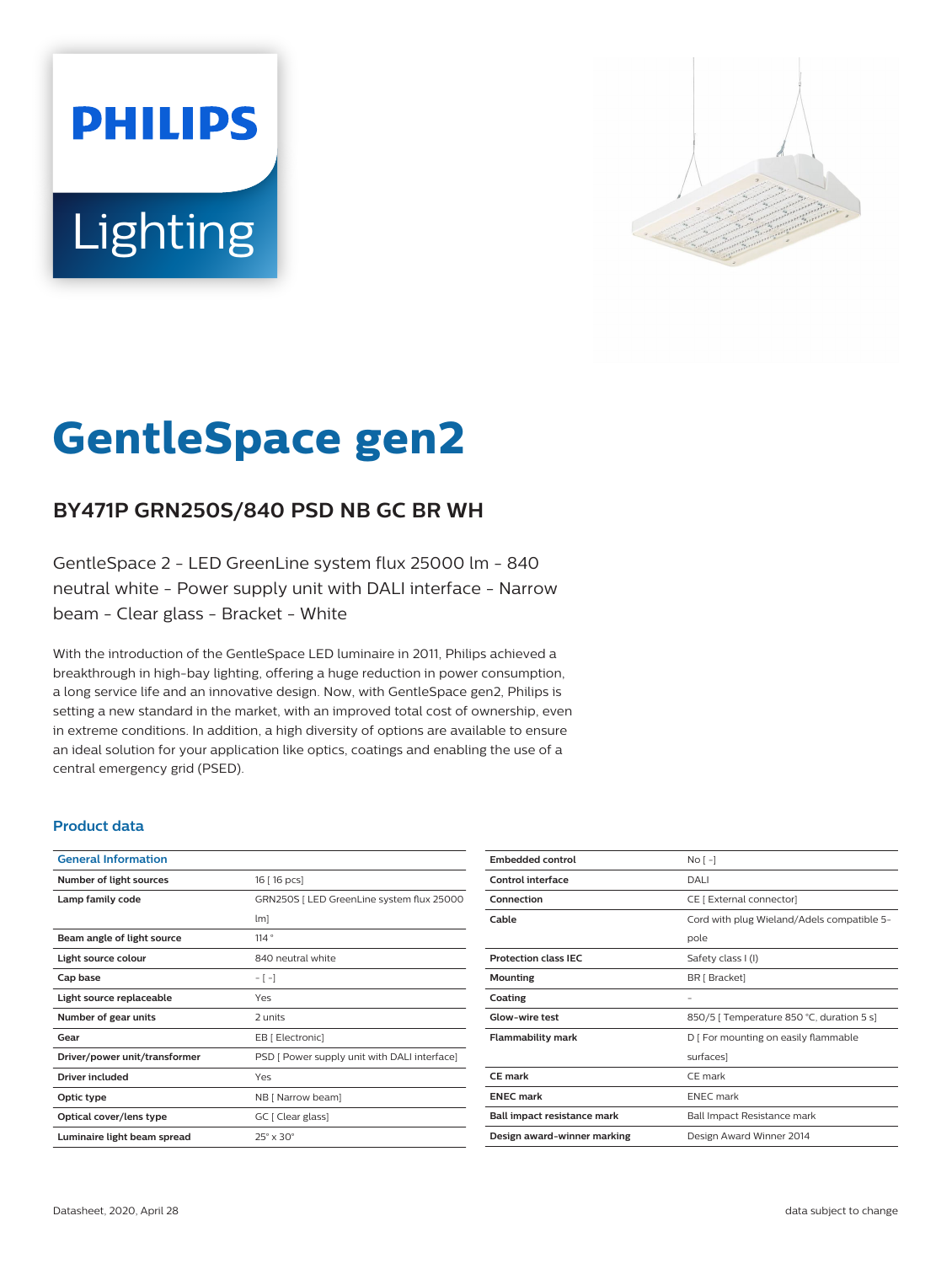## **GentleSpace gen2**

| <b>Warranty period</b>              | 5 years                                         |
|-------------------------------------|-------------------------------------------------|
| <b>Suspension accessories</b>       | No [-]                                          |
| <b>Remarks</b>                      | *-Per Lighting Europe guidance paper            |
|                                     | "Evaluating performance of LED based            |
|                                     | luminaires - January 2018": statistically there |
|                                     | is no relevant difference in lumen              |
|                                     | maintenance between B50 and for example         |
|                                     | B10. Therefore the median useful life (B50)     |
|                                     | value also represents the B10 value.            |
| Constant light output               | <b>No</b>                                       |
| Number of products on MCB           | 6                                               |
| <b>EU RoHS compliant</b>            | Yes                                             |
| <b>Product Family Code</b>          | BY471P [ GentleSpace 2]                         |
| Unified glare rating CEN            | 19                                              |
|                                     |                                                 |
| <b>Operating and Electrical</b>     |                                                 |
| Input voltage                       | 220-240 V                                       |
| Input frequency                     | 50 to 60 Hz                                     |
| Control signal voltage              | 0-16 V DC DALI                                  |
| Inrush current                      | 9.6 A                                           |
| Inrush time                         | 2.3 <sub>ms</sub>                               |
| Power factor (min.)                 | 0.9                                             |
|                                     |                                                 |
| <b>Controls and Dimming</b>         |                                                 |
| Dimmable                            | Yes                                             |
|                                     |                                                 |
| <b>Mechanical and Housing</b>       |                                                 |
| <b>Housing material</b>             | Aluminum                                        |
| <b>Reflector material</b>           |                                                 |
| Optic material                      | Acrylate                                        |
| Optical cover/lens material         | Glass                                           |
| Gear tray material                  | Steel                                           |
| <b>Fixation material</b>            | Steel                                           |
| Optical cover/lens finish           | Clear                                           |
| Overall length                      | 600 mm                                          |
| <b>Overall width</b>                | 450 mm                                          |
| <b>Overall height</b>               | 150 mm                                          |
| Colour                              | White                                           |
| Dimensions (height x width x depth) | 150 x 450 x 600 mm (5.9 x 17.7 x 23.6 in)       |

| Mech. impact protection code                    | IK07 [2 J reinforced]              |
|-------------------------------------------------|------------------------------------|
|                                                 |                                    |
| <b>Initial Performance (IEC Compliant)</b>      |                                    |
| <b>Initial luminous flux</b>                    | 25000 lm                           |
| Luminous flux tolerance                         | $+/-7%$                            |
| Initial LED luminaire efficacy                  | 152 lm/W                           |
| Init. Corr. Colour Temperature                  | 4000 K                             |
| Init. colour rendering index                    | ≥80                                |
| Initial chromaticity                            | (0.38, 0.38) SDCM <3               |
| Initial input power                             | 164 W                              |
| Power consumption tolerance                     | $+/-11%$                           |
|                                                 |                                    |
| <b>Over Time Performance (IEC Compliant)</b>    |                                    |
| Control gear failure rate at median useful 5%   |                                    |
| life 50,000 h                                   |                                    |
| Control gear failure rate at median useful 10 % |                                    |
| life 100,000 h                                  |                                    |
| Lumen maintenance at median useful              | L85                                |
| life* 50,000 h                                  |                                    |
| Lumen maintenance at median useful              | <b>L70</b>                         |
| life* 100,000 h                                 |                                    |
|                                                 |                                    |
| <b>Application Conditions</b>                   |                                    |
| Ambient temperature range                       | -30 to +45 $^{\circ}$ C            |
| Performance ambient temperature Tq              | 25 °C                              |
| Maximum dimming level                           | 10%                                |
| Suitable for random switching                   | No                                 |
|                                                 |                                    |
| <b>Product Data</b>                             |                                    |
| Full product code                               | 871869632248200                    |
| Order product name                              | BY471P GRN250S/840 PSD NB GC BR WH |
| EAN/UPC - product                               | 8718696322482                      |
| Order code                                      | 32248200                           |
| Numerator - quantity per pack                   | 1                                  |
| Numerator - packs per outer box                 | 1                                  |
| Material no. (12NC)                             | 910930206008                       |
| Net weight (piece)                              | 17.400 kg                          |



#### **Approval and Application**

**Ingress protection code** IP65 [ Dust penetration-protected, jet-proof]